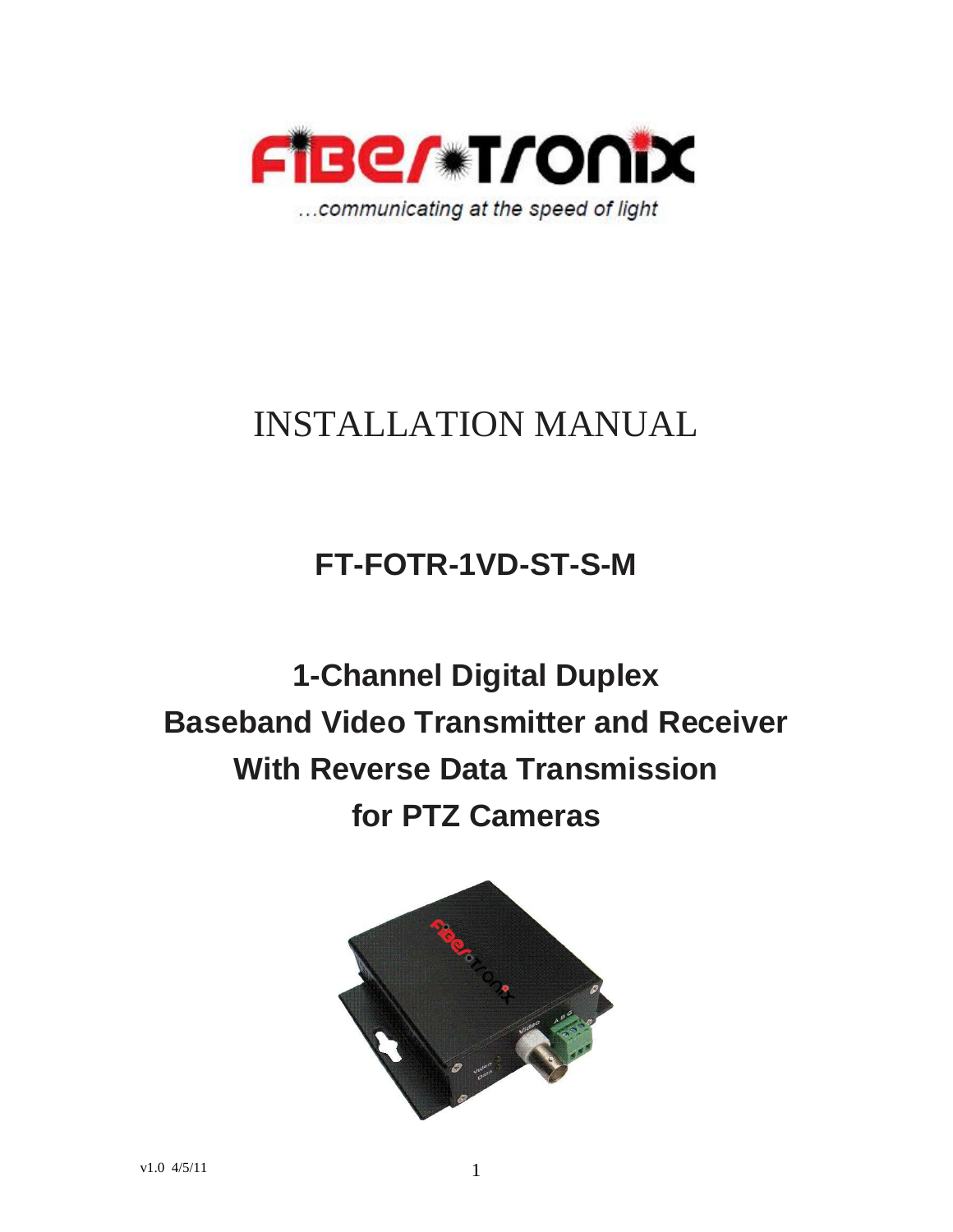### **PACKAGE CONTENTS**

This package contains:

One each FT-FOTR-1VD-ST-S-M 1-channel baseband video transmitter and receiver Two 5VDC power supplies One installation manual

## **PRODUCT DESCRIPTION**

The FT- FOTR-1VD-ST-S-M miniature fiber optic transmitter/receiver supports the transmission of a single baseband video channel and a reverse data signal over one strand of single-mode fiber optic cable. This product is compatible with all NTSC and PAL video signals. Power, optical signal, video signal and data signal are easily inspected through LED indicators directly on the units. The transmitter and receiver combination supports transmission distances for optical loss budgets of less than 18 dB.

### **SPECIFICATIONS**

#### **FT-FOTR-1VD-ST-S-M**

Specifications (Typical)

| Optical Wavelength<br>1.           | 1310nm / 1550nm          |
|------------------------------------|--------------------------|
| Fiber Type<br>2.                   | Single-mode 9/125µm      |
| <b>Maximum Link Distance</b><br>3. | 12.5 miles               |
| Connector<br>4.                    | Simplex ST/PC            |
| Acceptable Loss Budget<br>5.       | 18dB                     |
| Number of Video Inputs<br>6.       | 1                        |
| Video Connector<br>7.              | <b>BNC Female</b>        |
| Transmitter Input Impedance<br>8.  | $75\Omega$ unbalanced    |
| Receiver Output Impedance<br>9.    | $75\Omega$ unbalanced    |
| 10. Video Bandwidth per Channel    | $0Hz - 6.5MHz$           |
| 11. Video SNR                      | $>60$ dB                 |
| 12. Differential Gain              | $< 1\%$                  |
| 13. Differential Phase             | $1^{\circ}$              |
| 14. Tilt                           | $< 1\%$                  |
| 15. Data Rate                      | $0 - 300$ Kbps           |
| 16. Data Connector                 | <b>Terminal Block</b>    |
| 17. Data Interface                 | RS485, RS422 or RS232    |
| 18. Baud Rate Per Channel          | $0 - 100$ Kbps           |
| 19. Bit Error Rate                 | $10^{-9}$                |
| 20. Power Supply                   | 5VDC                     |
| 21. Power Consumption              | < 10W                    |
| 22. Operating Relative Humidity    | $0 - 95%$ non-condensing |
| 23. Operating Temperature          | 14°F - 122°F             |
| 24. Dimensions                     | 3"x2.5"x1.1" per unit    |
| 25. Weight                         | 3.5 oz. per unit         |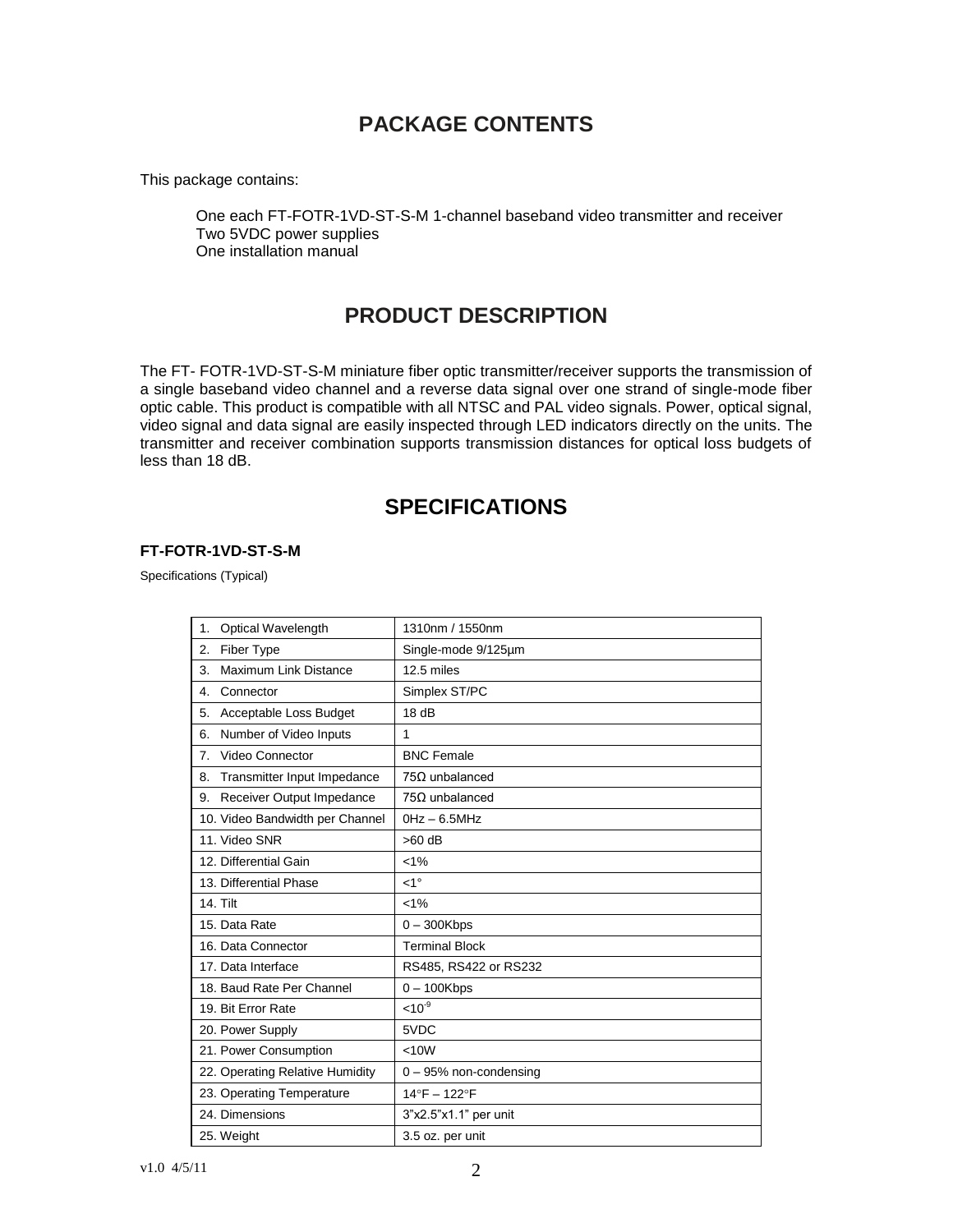## **INSTALLATION AND OPERATION**



This symbol is intended to alert the user to the presence of important operating and maintenance (servicing) instructions.



This symbol is intended to alert the user to the presence of "dangerous voltage" within the product's enclosure that may be of sufficient magnitude to constitute a risk of electrical shock.

#### **CAUTION: To reduce the risk of electrical shock do not remove the cover or back of this unit. No user serviceable parts are inside.**

#### **CAUTION: To prevent electric shocks and risk of fire hazards, do not use other than specified power source.**

#### **1. UNPACKING and HANDLING**

Each unit is shipped assembled and factory tested.

Ensure that all accessories are removed from the container before discarding packing material

#### **2. MECHANICAL INSPECTION**

Inspect the front and rear of the equipment for shipping damage. Make sure the equipment is clean, and no connectors are broken, damaged, or loose. If equipment appears to be damaged or defective please contact your distributor or Fibertronix at 1-610-429-1511 for assistance.

#### **3. WIRING CONNECTIONS**



#### **Transmitter Front and Rear Panels**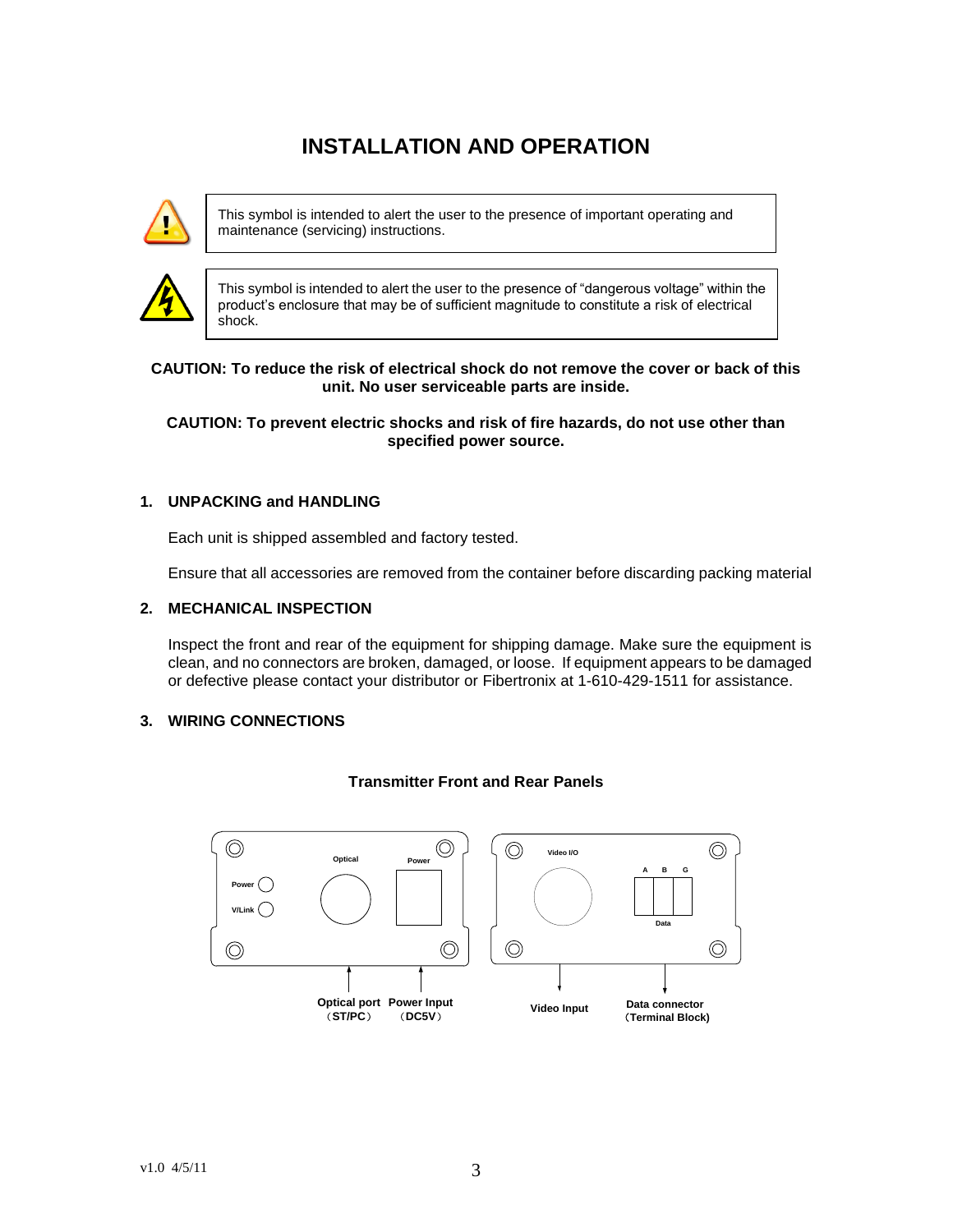#### **Receiver Front and Rear Panels**



- a. Plug the included power supplies in a 120VAC outlet. Each power supply's DC output adaptor connects respectively to the power input of the transmitter and receiver.
- b. Connect the transmitter and receiver's optical connectors with an ST/PC patch cable. The transmitter and receiver's Link Indicator Lights will indicate optical signals are transmitted and received normally.
- c. Connect the video source (e.g., camera) to the transmitter's video input port using quality 75Ω coaxial cable with BNC connectors.
- d. Connect the video monitor to the receiver's video output port using quality 75Ω coaxial cable with BNC connectors.
- e. Connect the data ports the RS485 terminal block. Be sure the wiring configurations are consistent with the diagram above for the transmitter and receiver as well as the PTZ camera.
- f. Indicator lights:
	- Power LEDs display power status. A normal display indicates the input power supply is correct. An irregular display indicates the wrong input power or a problem with the unit's circuits.
	- V/Link LEDs display whether the optical and video signals are being transmitted and received correctly.

#### **4. SPECIAL ATTENTION**

- a. Only use the power supplies included with these units. The use of other power supplies may damage the transmitter and/or receiver and void the warranty.
- b. The loss of optical fiber should be less than 18 dB. Any loss greater than 18 dB will compromise the receiver's ability to get the optical signals from the transmitter.
- c. Adhere to the equipment's in-door operating temperature and humidity specifications. Failure to do so may damage the equipment and void the warranty.